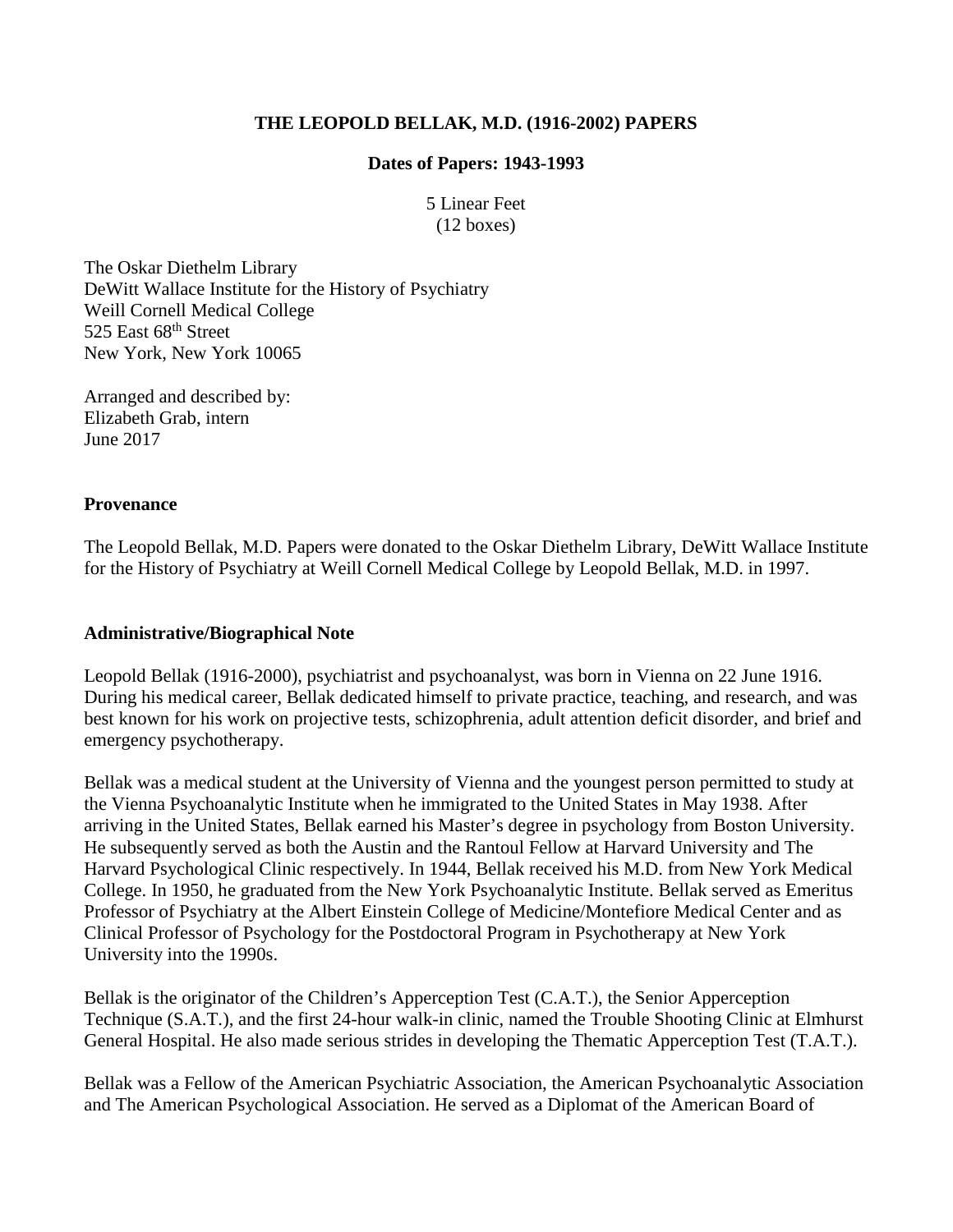Professional Psychology and was elected to the American College of Psychoanalysis. He previously served as president of the Society for Projective Techniques and of the Westchester Psychoanalytic Society.

The Psychiatric Outpatient Centers of America honored Bellak for his contribution to the theory and practice of community psychiatry in June 1976. In 1964, Bellak was awarded the Annual Merit Award of the New York Society of Clinical Psychologists. He was awarded the Frieda Fromm-Reichmann Award by the American Academy of Psychoanalysis in 1982 for his contributions towards a better understanding of schizophrenia. Also in 1982, Bellak was designated Honorary Fellow by the Postgraduate Center for Mental Health in New York. In 1990, Bellak received the Bruno Klopfer Award from the Society for Personality Assessment and was selected as one of the Honorary Presidents of the 13th International Congress of Rorschach and Projective Techniques in Paris. The American Psychological Association honored Bellak with an Award for Distinguished Professorial Contributions in 1992.

Bellak authored and edited over 35 texts and over 200 professional articles. His books and test materials have been translated into at least nine languages. Bellak's final two books were *Psychoanalysis as a Science*, in which he makes a case for integrating psychoanalytic practice with theory and methodology of psychological research, and *Confrontation in Vienna*, which details Bellak's first 20 years growing up under Nazi-influenced Vienna. The sixth edition of the *TAT, CAT and SAT in Clinical Use* was released in 1992.

This information was taken from biographical documents provided with the Deed of Gift.

### **Scope and Content**

This collection contains correspondence, research, documents, publications, professional writings, notes, photographs, and other professional material dating from 1943-1993. The materials are primarily in English, but many of Bellak's handwritten notes are in German, and *Le Psychodiagnostic Myokinetique* manual is published in French. The papers are divided into 11 series: **Projective tests (1943-1993, n.d.), Manuscripts (1990), "The Mind Without Mystique" (1984-1987, n.d.), "The Story of the Mind" TV show (1981-1988, n.d.), "Psychological Side of the News" (1970-1990, n.d.), Research (1952- 1989, n.d.), Patent (1990), Miscellaneous (1963), Cardiac referrals (1948-1955, n.d.), Residency applicant assessments (1973-1979),** and **Patient files (1947-1962, n.d.).**

The papers came to the library already organized by project or practice, which naturally imposed the 11 series titles enumerated above. In the original order within these projects and practices, the correspondence was typically set apart from other related materials and stapled into packets by correspondent. Other than ordering these packets by reverse chronological order based on the top letter of each packet, the original order is maintained. Apart from the correspondence and the materials found in labelled binders—namely the series **Patient files (1947-1962, n.d.)**—the documents within a series originally had no apparent order. The folders within the series are thus a result of imposed order by document type, and the documents within are placed in reverse chronological order to facilitate access, except where noted in the series descriptions. The collection is comprised of 12 documents boxes, five of which are restricted.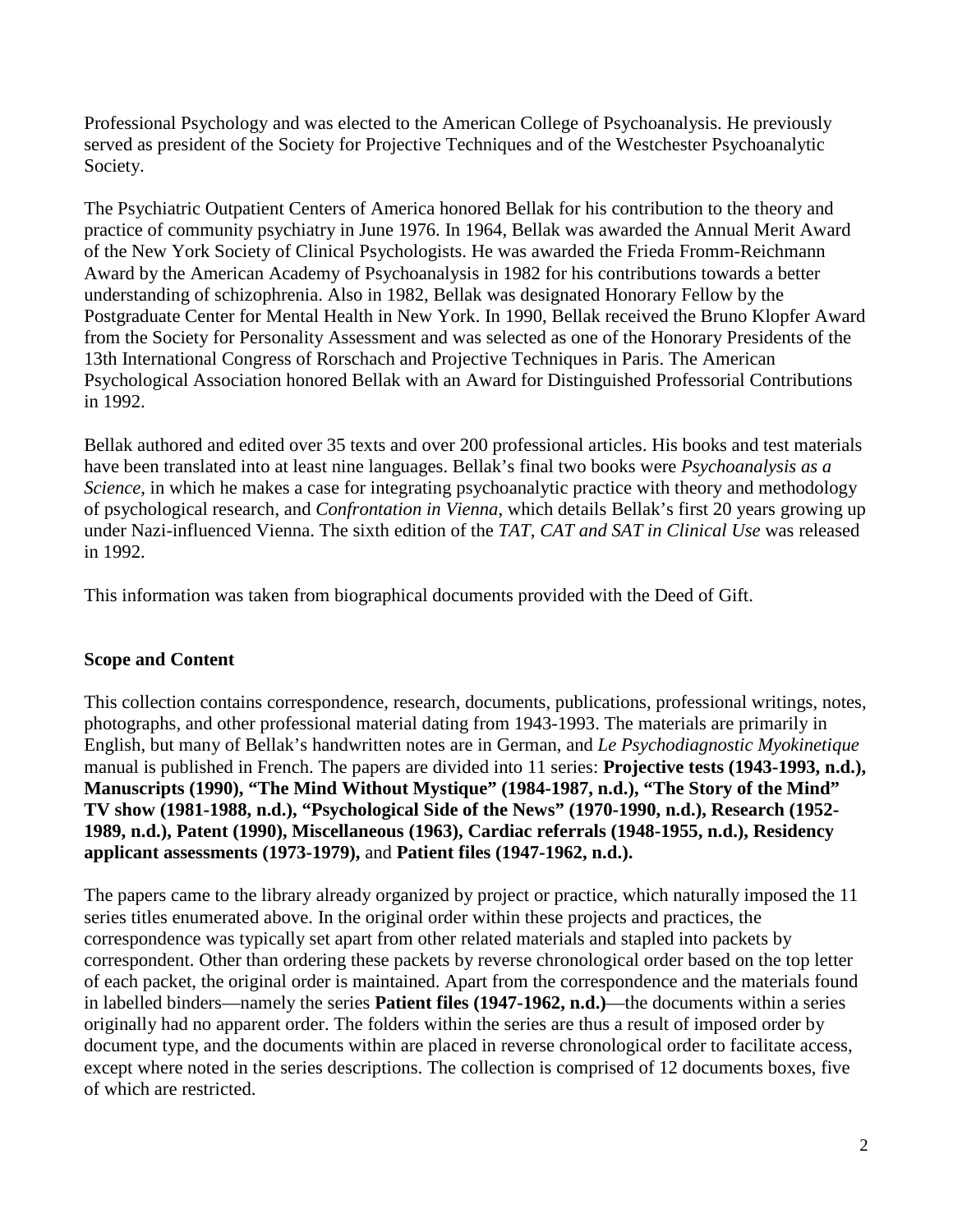#### **Series I: Projective tests, 1943-1993, n.d. (Boxes 1-4)**

This series, arranged by test, then document type in reverse chronological order, contains files relating to Bellak's Senior Apperception Test (S.A.T.), Thematic Apperception Test (T.A.T.), Ego Function Assessment (related to the T.A.T.), Children's Apperception Test – Human Figures, and Children's Apperception Test (C.A.T.), as well as tests by others, including the Rosenzweig Picture Frustration Study, the Blacky Picture Test, the Michigan Picture Test, the Wechsler-Bellevue Intelligence Scale, the Children's Seashore House Picture Story Test, the Rorschach Test, *Le Psychodiagnostic Myokinetique*, and *Struwwelpeter: Merry Stories and Funny Pictures*. The series includes general materials—such as the tests themselves, summaries, manuals and guides—correspondence, photographs and images, related publications, news clippings, and circulars. The files are in English except for *Le Psychodiagnostic Myokinetique*, which is written in French.

#### **Series II: Manuscripts, 1990, n.d. (Box 5)**

This series includes three typewritten manuscripts by Bellak, "The C.A.T. and Other Projective Techniques: 50 Years later," which he delivered at the XIII International Congress of Rorschach and Projective Techniques; "My First Fifty Years with Psychoanalysis: Some Selected Reflections;" and "Psychoanalysis as Therapy: Myth and Reality."

#### **Series III: "The Mind without Mystique", 1984-1987, n.d. (Box 5)**

This series, arranged by document type in reverse chronological order, contains files relating to Bellak and Perry Faithorn's book "The Mind without Mystique: Why We Behave the Way We Do." The series contains a manuscript and correspondence.

#### **Series IV: "The Story of the Mind" TV show, 1981-1988, n.d. (Box 5)**

This series, arranged by document type in reverse chronological order, contains files relating to Bellak and Perry Faithorn's television show, "The Story of The Mind" (alternately titled "The History of The Mind"). The show was related to "The Mind without Mystique" book by Bellak and Faithorn, but was sufficiently distinct not to cause breach of contract with the publisher. The series contains the show's proposal, correspondence and legal contracts.

#### **Series V: "Psychological Side of the News", 1970-1990, n.d. (Box 5)**

This series, arranged by document type in reverse chronological order, contains files related to Bellak and Kathryn Moody's proposed program the "Psychological Side of the News." It is unclear whether the program ever came to fruition. The series contains the program's proposal, sample episodes,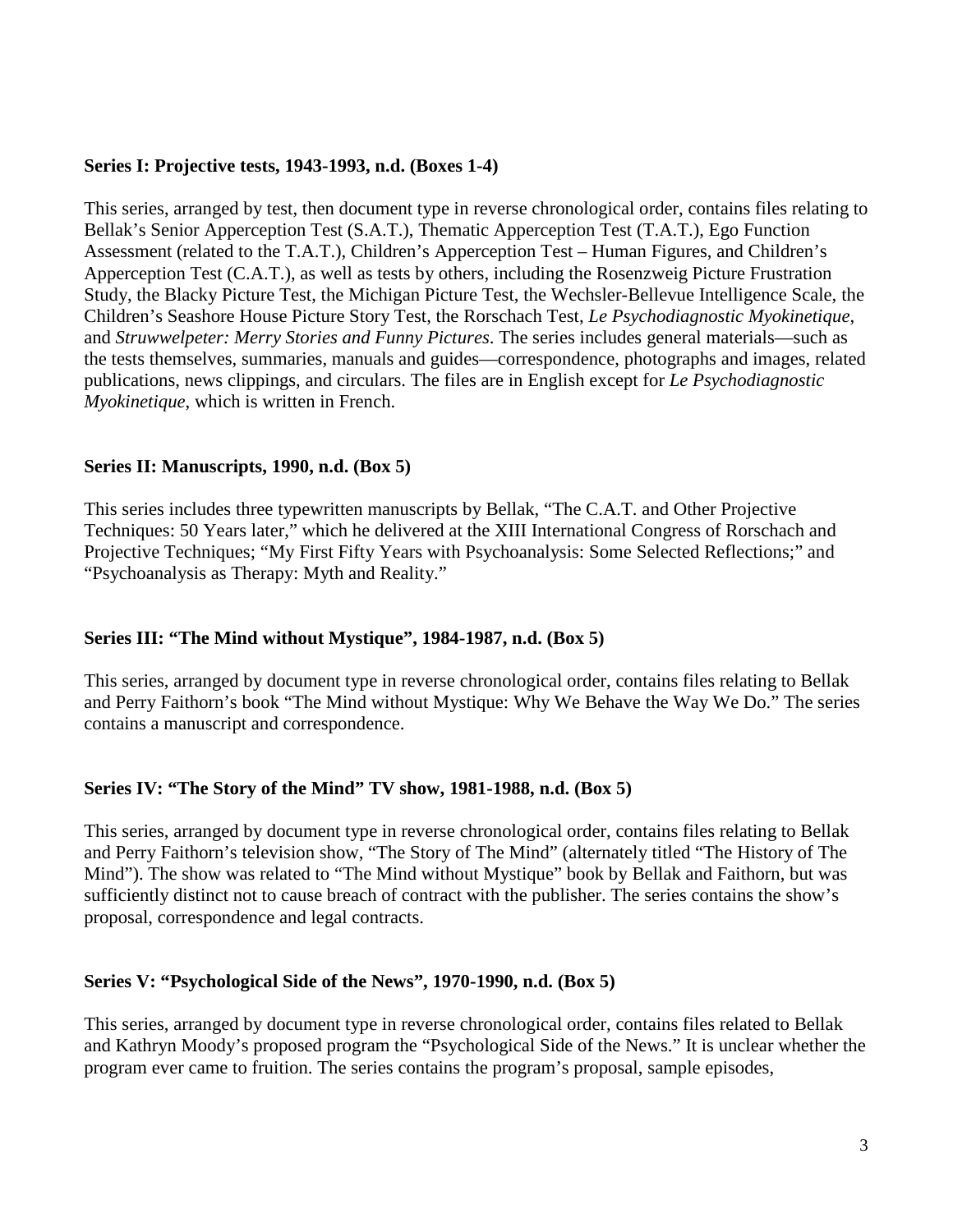correspondence, news articles by Bellak, news articles related to Bellak's proposal to psychologically screen presidential candidates, photographs, general news clippings, and promotional materials.

#### **Series VI: Research, 1952-1989, n.d. (Boxes 5-6)**

This series, arranged by research project, then document type in reverse chronological order, contains files relating to Bellak's research on validating adult attention deficit disorder and how to treat it through psychotherapy; Bellak's grant application for Quantification of Psychiatric Diagnosis on the Basis of Ego Strength; Bellak's grant application for Preventative Community Child Psychiatry; Bellak's Trouble Shooting Clinic at Elmhurst General Hospital, the first 24-hour walk-in clinic; and Bellak's lobby to establish a national institute for schizophrenia research. The series includes applications and related materials, research, correspondence, reports, a clinical interviewing guide, news clippings, and conference travel. Also included is correspondence regarding an identity fraud incident concerning a researcher involved in one of the grants. This correspondence includes the original envelope marked "Confidential" and the letters remains in original order.

#### **Series VII: Patent, 1990 (Box 6)**

This series contains a photocopy of Bellak's patent for a "Device for Overcoming Male Dysfunction or Impotence."

#### **Series VIII: Miscellaneous, 1963 (Box 6)**

This series contains a pad of tear-off sheets of dietary restrictions for calorie counting produced by Preludin, a brand of phenmetrazine hydrochloride.

#### **Series IX: Cardiac referrals, 1948-1955, n.d. (Box 7)**

This series, arranged by institution, then document type in reverse chronological order, contains files relating to Bellak's referral relationship with the Hillside Hospital and Astro Health & Rehab Services. As the Hillside Hospital forms appear identical to the ones from the Astro Health & Rehab Services, which were contained in a folder marked "cardiac referrals," it is likely that the Hillside Hospital referrals also relate to cardiac patients. The series includes referrals (RESTRICTED), correspondence, notes (RESTRICTED) and miscellany.

#### **Series X: Residency applicant assessments, 1973-1979 (Box 7)**

This series, arranged in reverse chronological order by applicant, contains files relating to residency applicants for the Albert Einstein College of Medicine at Yeshiva University and their psychological assessments. This series is RESTRICTED.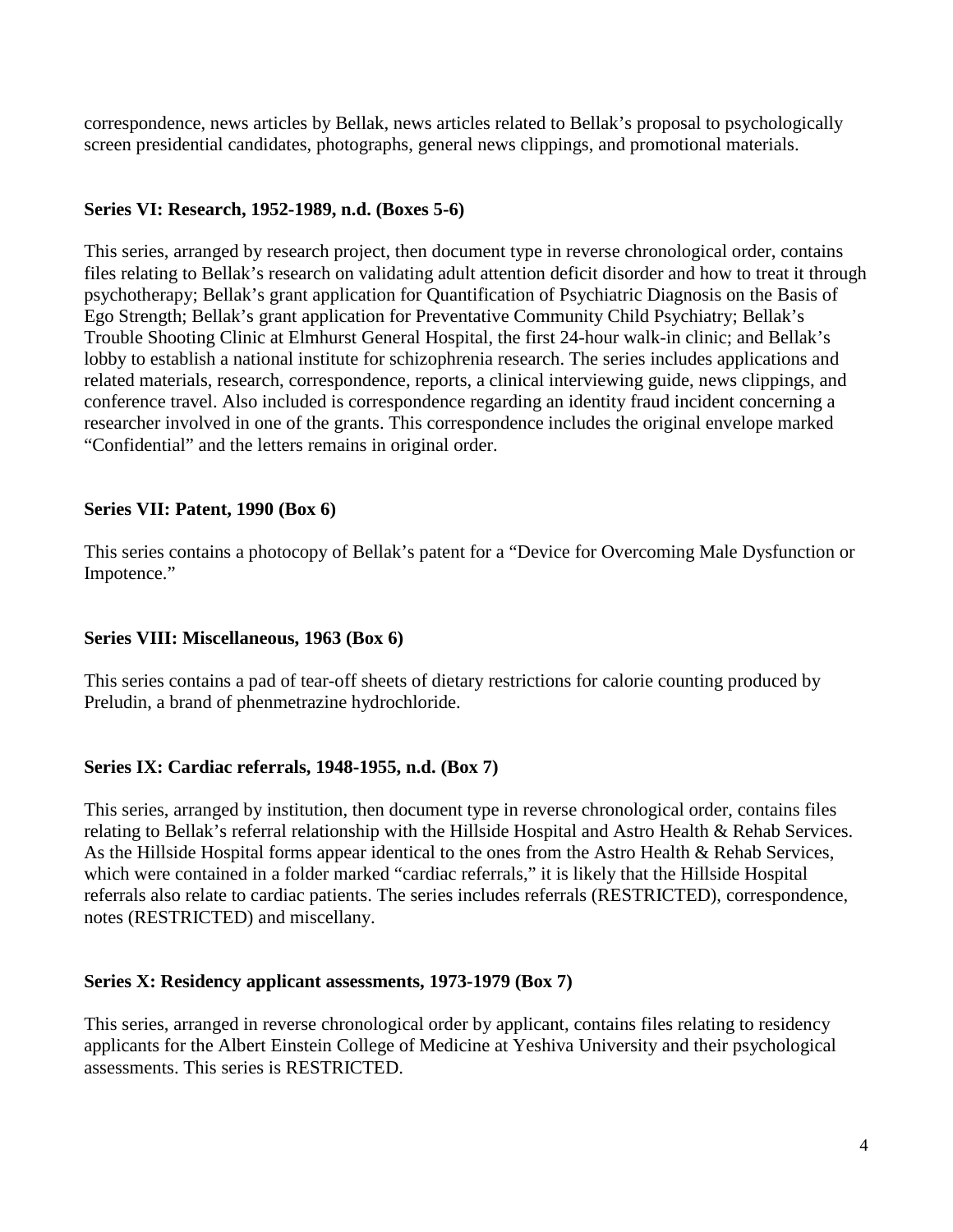#### **Series XI: Patient files, 1947-1962, n.d. (Box 7-11)**

This series remains in original order by case, as identified by the labels on the folders and binders originally housing these materials. The series contains case notes, interview transcripts, and summaries relating Bellak's patients and research subjects. Many of the handwritten notes are in German. This series is RESTRICTED.

#### **Access Restrictions**

Folder 1 in box 3 of **Series I: Projective tests (1943-1993, n.d.)**, folders 2, 6, and 8 in box 7 of **Series IX: Cardiac referrals (1948-1955, n.d.)**, folder 10 in box 7 of **Series X: Residency applicant assessments (1973-1979)**, folders 11-21 in box 7 of **Series XI: Patient files (1947-1962, n.d.)**, folders 1-6 in box 8 of **Series XI: Patient files (1947-1962, n.d.)**, folders 1-9 in box 9 of **Series XI: Patient files (1947-1962, n.d.)**, folders 1-8 in box 10 of **Series XI: Patient files (1947-1962, n.d.)**, and folders 1-7 in box 11 of **Series XI: Patient files (1947-1962, n.d.)** are restricted due to PHI (private health information). Restricted material has been removed and filed separately.

The copyright for all unpublished materials is held by the Oskar Diethelm Library, DeWitt Wallace Institute for the History of Psychiatry at Weill Cornell Medical College, as per the deed of gift.

#### **Box and Folder Lists:**

#### **Box 1: Series I: Projective tests, 1943-1993, n.d.**

| $\mathbf{1}$   | Senior Apperception Test, materials        | 1973-1975, n.d. |
|----------------|--------------------------------------------|-----------------|
| $\overline{2}$ | Senior Apperception Test, correspondence   | 1971-1986       |
| 3              | Senior Apperception Test, publications     | 1971-1980       |
| $\overline{4}$ | Senior Apperception Test, photograph       | n.d.            |
| 5              | Thematic Apperception Test, materials      | 1947-1973, n.d. |
| 6              | Thematic Apperception Test, planning       | n.d.            |
| 7              | Thematic Apperception Test, analyses       | 1947, n.d.      |
| 8              | Thematic Apperception Test, correspondence | 1970-1973       |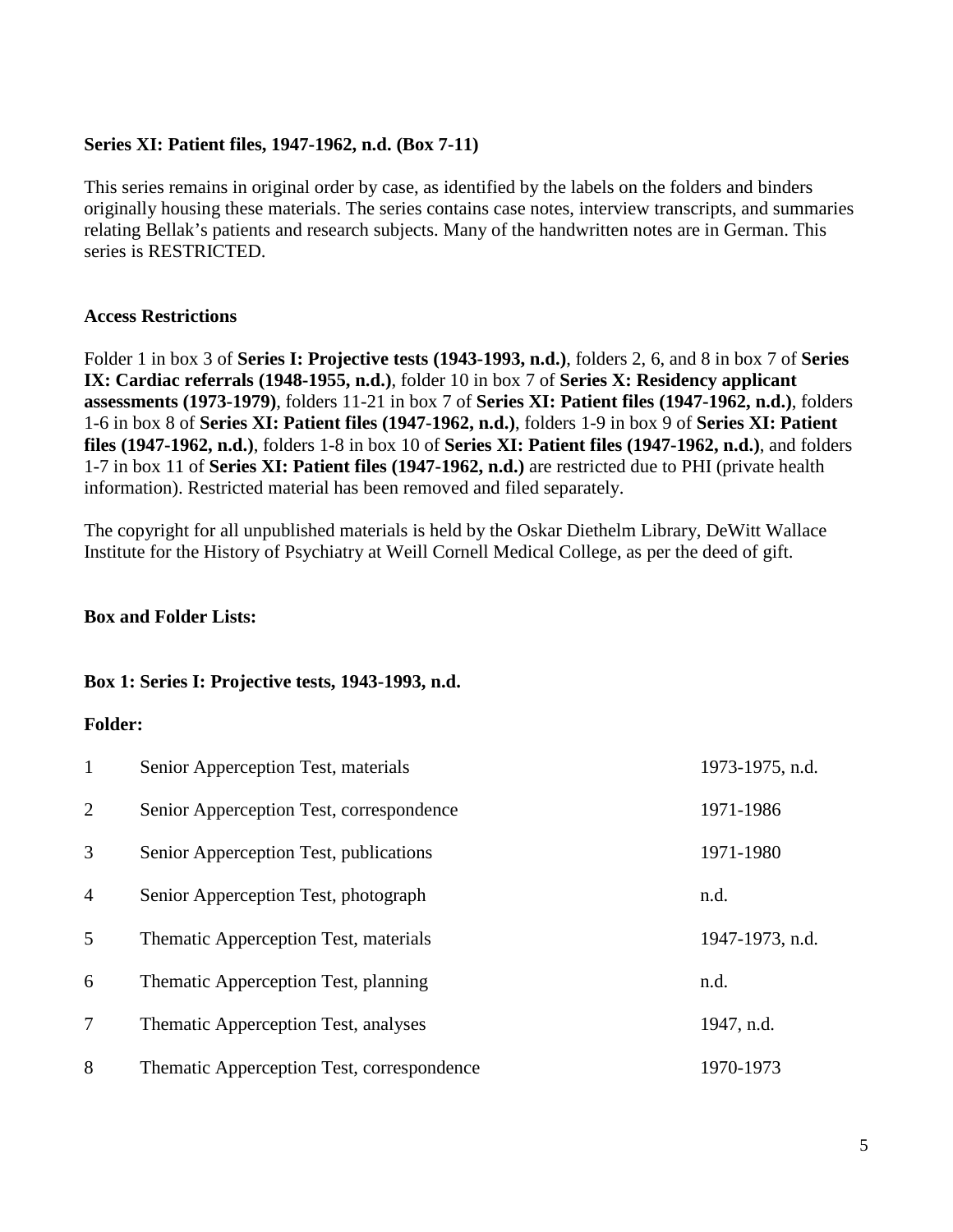|    | Ego Function Assessment (TAT), materials | 1943-1989, n.d. |
|----|------------------------------------------|-----------------|
| 10 | Ego Function Assessment (TAT), images    | n.d.            |

# **Box 2: Series I: Projective tests, 1943-1993, n.d.**

### **Folder:**

| $\mathbf{1}$   | Children's Apperception Test – Human Figures                 | 1965            |
|----------------|--------------------------------------------------------------|-----------------|
| 2              | Children's Apperception Test – Human Figures, materials      | 1949-1965, n.d. |
| 3              | Children's Apperception Test – Human Figures, correspondence | 1959-1993, n.d. |
| $\overline{4}$ | Children's Apperception Test – Human Figures, articles       | 1961-1977, n.d. |
| 5              | Children's Apperception Test, materials                      | 1980, n.d.      |
| 6              | Children's Apperception Test, correspondence                 | 1977-1990       |
| $\tau$         | Children's Apperception Test, correspondence                 | 1955-1983       |
| 8              | Children's Apperception Test, articles                       | 1950-1971, n.d. |

# **Box 3: Series I: Projective tests, 1943-1993, n.d.**

| $\mathbf{1}$   | Children's Apperception Test, study                  | <b>RESTRICTED</b> | 1950-1951       |
|----------------|------------------------------------------------------|-------------------|-----------------|
| 2              | Children's Apperception Test, slides                 |                   | n.d.            |
| 3              | Children's Apperception Test, image planning         |                   | n.d.            |
| $\overline{4}$ | Children's Apperception Test, Indian edition         |                   | 1973, n.d.      |
| 5              | Children's Apperception Test, German edition         |                   | 1955            |
| 6              | Children's Apperception Test, German (Dutch) edition |                   | 1955-1973       |
| 7              | Children's Apperception Test, Indonesian edition     |                   | 1984, n.d.      |
| 8              | Children's Apperception Test, Pakistani edition      |                   | 1978-1984, n.d. |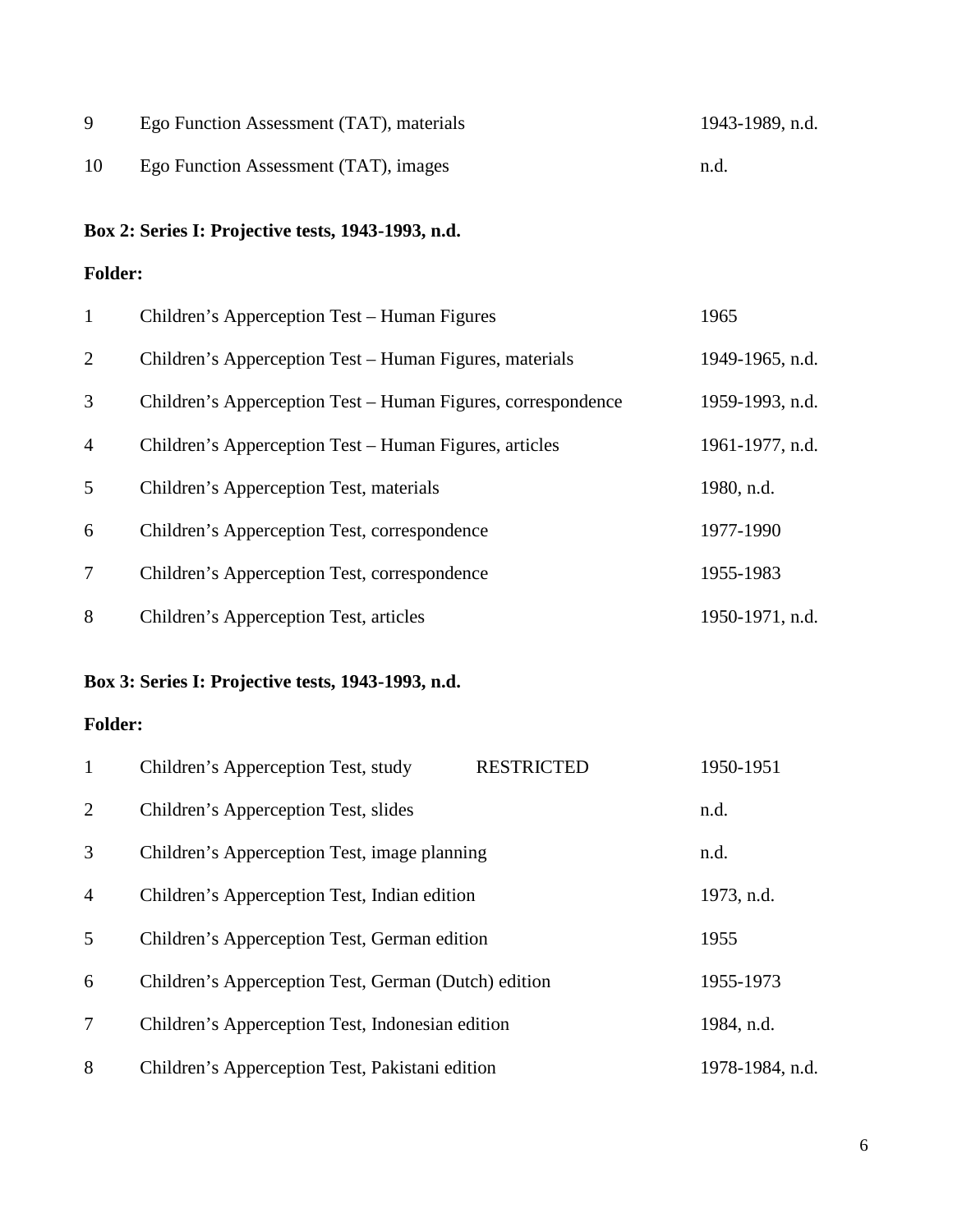| 9  | Children's Apperception Test, Japanese edition | n.d.       |
|----|------------------------------------------------|------------|
| 10 | Rosenzweig P.F. Study, A-1                     | 1953, n.d. |
| 11 | Rosenzweig P.F. Study, A-2                     | 1953, n.d. |
| 12 | Rosenzweig P.F. Study, A-3                     | 1953, n.d. |

### **Box 4: Series I: Projective tests, 1943-1993, n.d.**

### **Folder:**

| $\mathbf{1}$   | The Blacky Pictures test                     | 1950     |
|----------------|----------------------------------------------|----------|
| 2              | The Blacky Pictures, Inquiry cards           | 1950     |
| 3              | Michigan Picture Test                        | 1953     |
| $\overline{4}$ | Wechsler-Bellevue Intelligence Scale Form I  | 1955     |
| 5              | Children's Seashore House Picture Story Test | 1962     |
| 6              | Children's Illustrated Storybook             | 1960 ca. |
| 7              | Rorschach Evalograph and inkblot images      | 1954     |
| 8              | International Rorschach Congress circular    | 1990     |
| 9              | Le Psychodiagnostic Myokinetique manual      | 1951     |

### **Box 5: Series II: Manuscripts, 1990**

### **Folder:**

| <b>Manuscripts</b> | 1990, n.d. |
|--------------------|------------|
|                    |            |

# **Box 5: Series III: "The Mind without Mystique", 1984-1987, n.d.**

|  | "The Mind without Mystique", manuscript drafts | 1986, n.d. |
|--|------------------------------------------------|------------|
|--|------------------------------------------------|------------|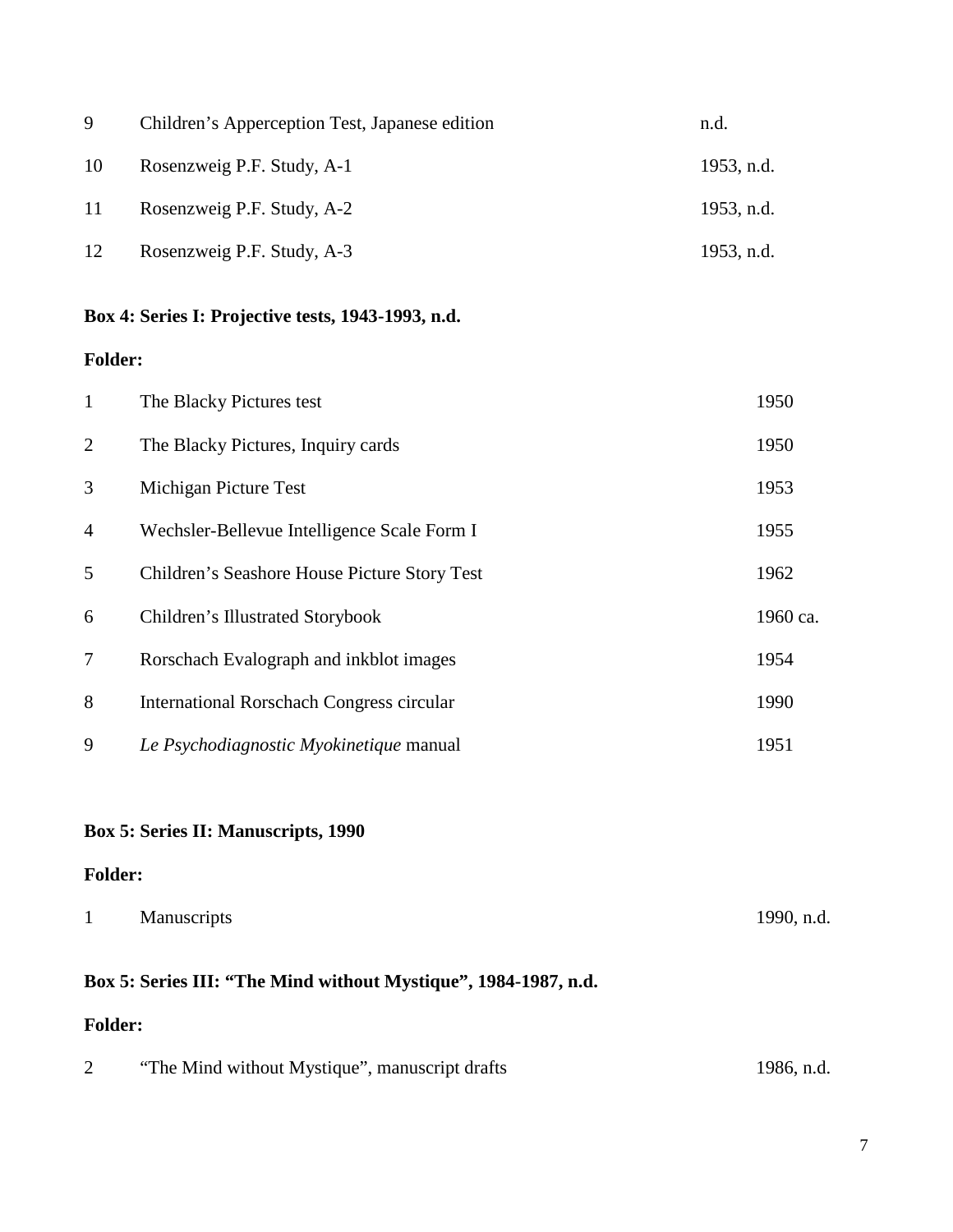### "The Mind without Mystique", correspondence 1984-1987, n.d.

# **Box 5: Series IV: "The Story of the Mind" TV show, 1981-1988, n.d.**

### **Folder:**

| $\overline{4}$ | "The Story of the Mind" TV Show, proposal       | n.d.      |
|----------------|-------------------------------------------------|-----------|
| 5              | "The Story of the Mind" TV Show, correspondence | 1981-1988 |
| 6              | "The Story of the Mind" TV Show, contracts      | 1982      |

### **Box 5: Series V: "Psychological Side of the News", 1970-1990, n.d.**

### **Folder:**

| $\overline{7}$ | "Psychological Side of the News", proposals                  | 1986 ca.        |
|----------------|--------------------------------------------------------------|-----------------|
| 8              | "Psychological Side of the News", sample episodes            | 1986-1990, n.d. |
| 9              | "Psychological Side of the News", correspondence             | 1971-1987       |
| 10             | "Psychological Side of the News", news articles by Bellak    | 1970-1982       |
| 11             | "Psychological Side of the News", presidential mental health | 1973-1990 ca.   |
| 12             | "Psychological Side of the News", photographs                | n.d.            |
| 13             | "Psychological Side of the News", news clippings             | 1975-1984, n.d  |
| 14             | "Psychological Side of the News", promotional materials      | 1970-1981, n.d. |

### **Box 5: Series VI: Research, 1952-1989, n.d.**

| 15 | Grant research, ADD psychosis, application    | 1984-1987       |
|----|-----------------------------------------------|-----------------|
| 16 | Grant research, ADD psychosis, research       | 1974-1985, n.d. |
| 17 | Grant research, ADD psychosis, correspondence | 1971-1989       |
| 18 | Grant research, ADD psychosis, news clipping  | 1980            |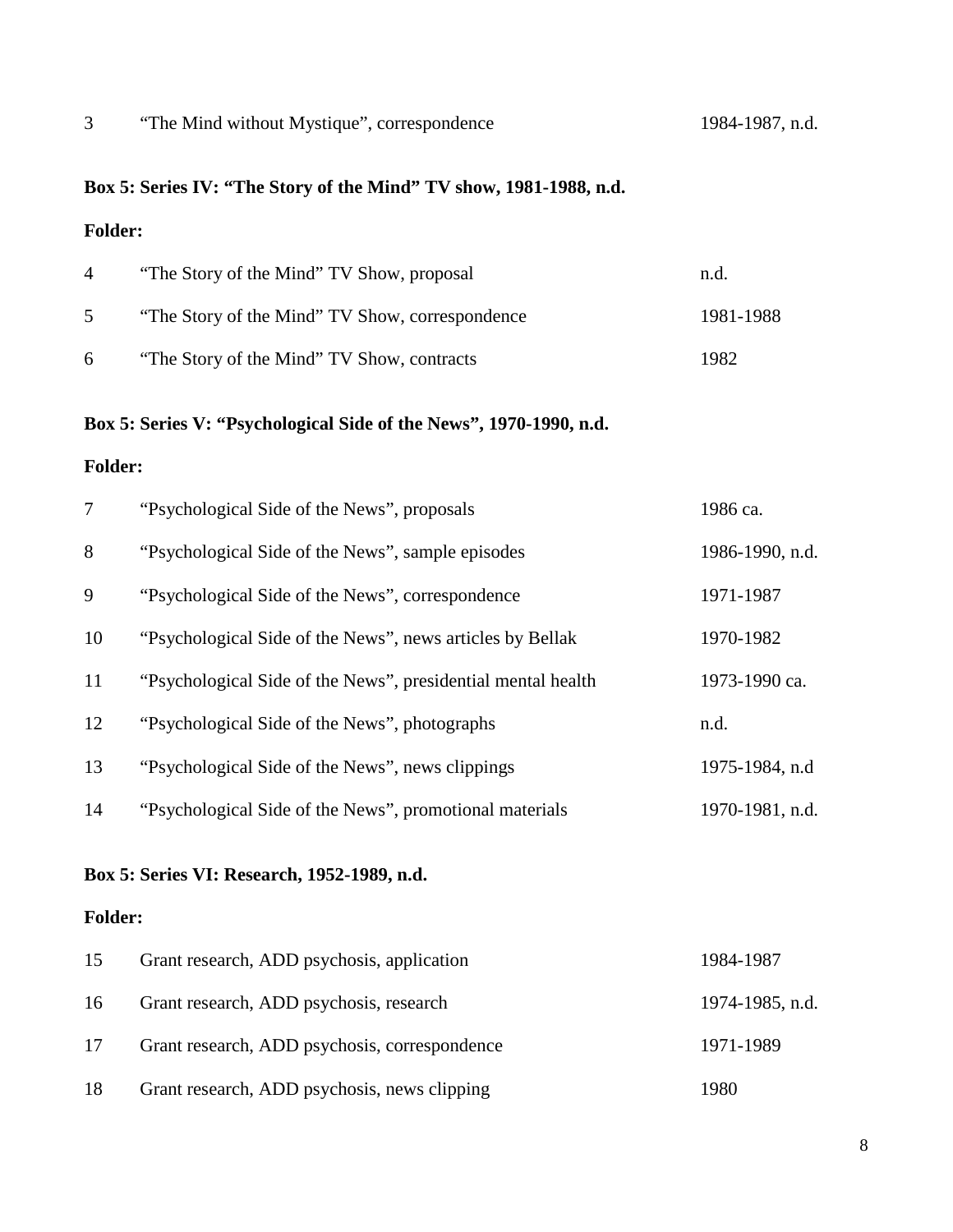# **Box 6: Series VI: Research, 1952-1989, n.d.**

### **Folder:**

| $\mathbf{1}$   | Grant research, Psychiatric diagnosis based on Ego strength          | 1952       |
|----------------|----------------------------------------------------------------------|------------|
| 2              | Grant research, Preventative community child psychiatry, application | 1964       |
| 3              | Grant research, Troubleshooting clinic, report                       | 1964       |
| $\overline{4}$ | Grant research, troubleshooting clinic, correspondence               | 1964, n.d. |
| 5              | Grant research, Troubleshooting clinic, news clippings               | 1959-1967  |
| 6              | Schizophrenia research, proposal                                     | 1965, n.d. |
| 7              | Schizophrenia research, correspondence                               | 1965-1966  |
| 8              | Schizophrenia research, correspondence                               | 1965       |
| 9              | Schizophrenia research, correspondence                               | 1964       |
| 10             | Schizophrenia research, correspondence                               | 1962-1963  |
| 11             | Schizophrenia research, clinical interviewing guide                  | n.d.       |
| 12             | Schizophrenia research, news clippings                               | 1963-1964  |
| 13             | Identity fraud incident                                              | 1962       |

### **Box 6: Series VII: Patent, 1990**

### **Folder:**

| 14 | Patent for Device for Overcoming Male Dysfunction or Impotence | 1990 |
|----|----------------------------------------------------------------|------|
|    |                                                                |      |

### **Box 7: Series VIII: Miscellaneous, 1963**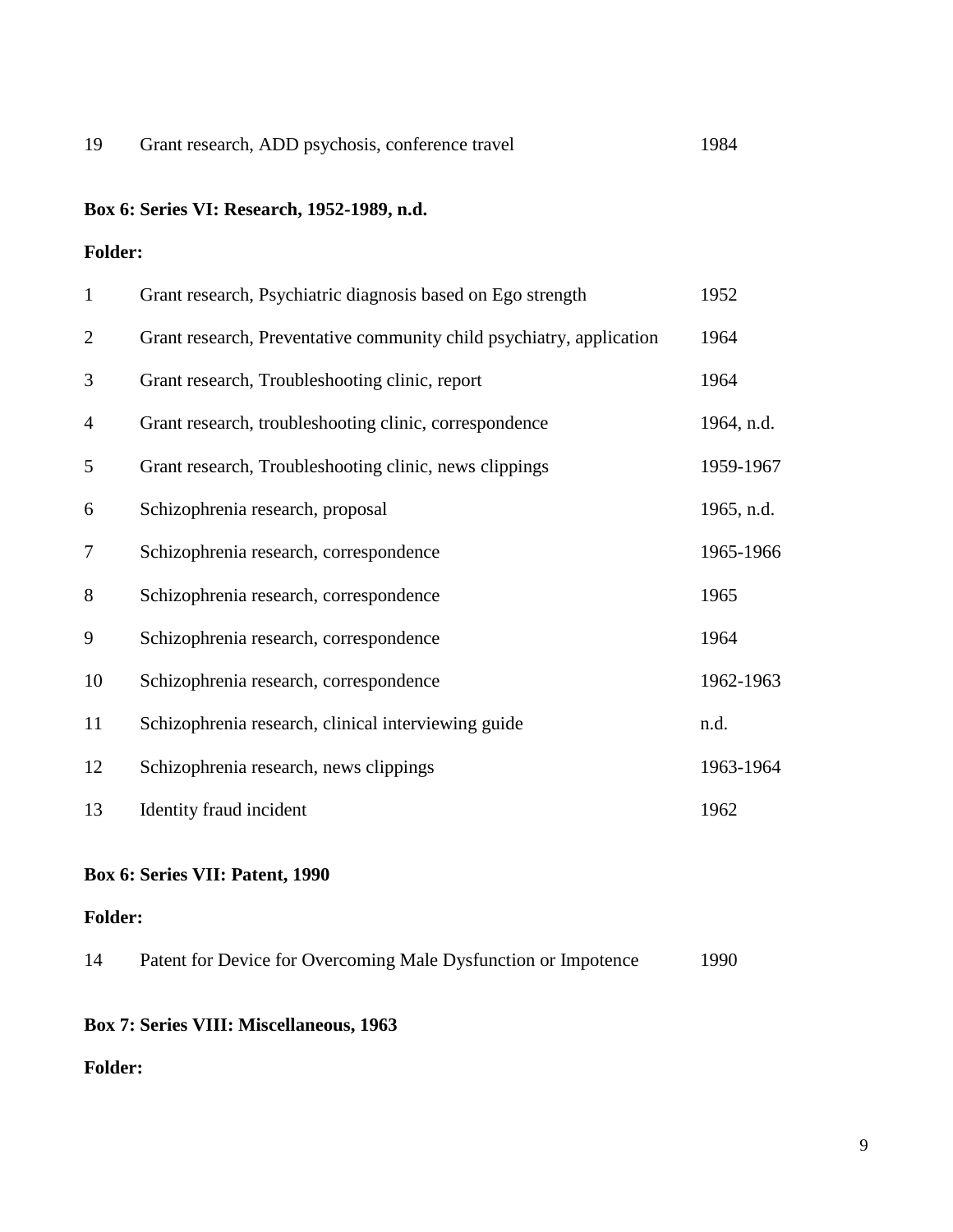# 1 Preludin food advisory cards 1963

# **Box 7: Series IX: Cardiac referrals, 1948-1955, n.d.**

| $\overline{2}$ | Hillside Hospital rehab, referrals                          | <b>RESTRICTED</b> | 1954-1955       |
|----------------|-------------------------------------------------------------|-------------------|-----------------|
| 3              | Hillside Hospital rehab, correspondence                     |                   | 1954            |
| 4              | Hillside Hospital rehab, notes                              |                   | n.d.            |
| 5              | Hillside Hospital rehab, miscellany                         |                   | 1953            |
| 6              | Astro Health & Rehab Services, cardiac referrals            | <b>RESTRICTED</b> | 1948-1954       |
| 7              | Astro Health & Rehab Services, correspondence               |                   | 1953-1954, n.d. |
| 8              | Astro Health & Rehab Services, notes                        | <b>RESTRICTED</b> | n.d.            |
| 9              | Astro Health & Rehab Services, miscellany                   |                   | 1950-1954       |
|                | Box 7: Series X: Residency applicant assessments, 1973-1979 |                   |                 |
| <b>Folder:</b> |                                                             |                   |                 |
| 10             | Residency applicant assessments                             | <b>RESTRICTED</b> | 1973-1979       |
|                | Box 7: Series XI: Patient files, 1947-1962, n.d.            |                   |                 |
| <b>Folder:</b> |                                                             |                   |                 |
| 11             | Research interview, Patient A, #1                           | <b>RESTRICTED</b> | n.d.            |
| 12             | Research interview, Patient A, #3                           | <b>RESTRICTED</b> | 1961            |
| 13             | Research interview, Patient A, #4                           | <b>RESTRICTED</b> | 1961            |
| 14             | Research interview, Patient A, #5                           | <b>RESTRICTED</b> | n.d.            |
| 15             | Research interview, Patient A, #6                           | <b>RESTRICTED</b> | 1961            |
| 16             | Research interview, Patient A, #7                           | <b>RESTRICTED</b> | 1961            |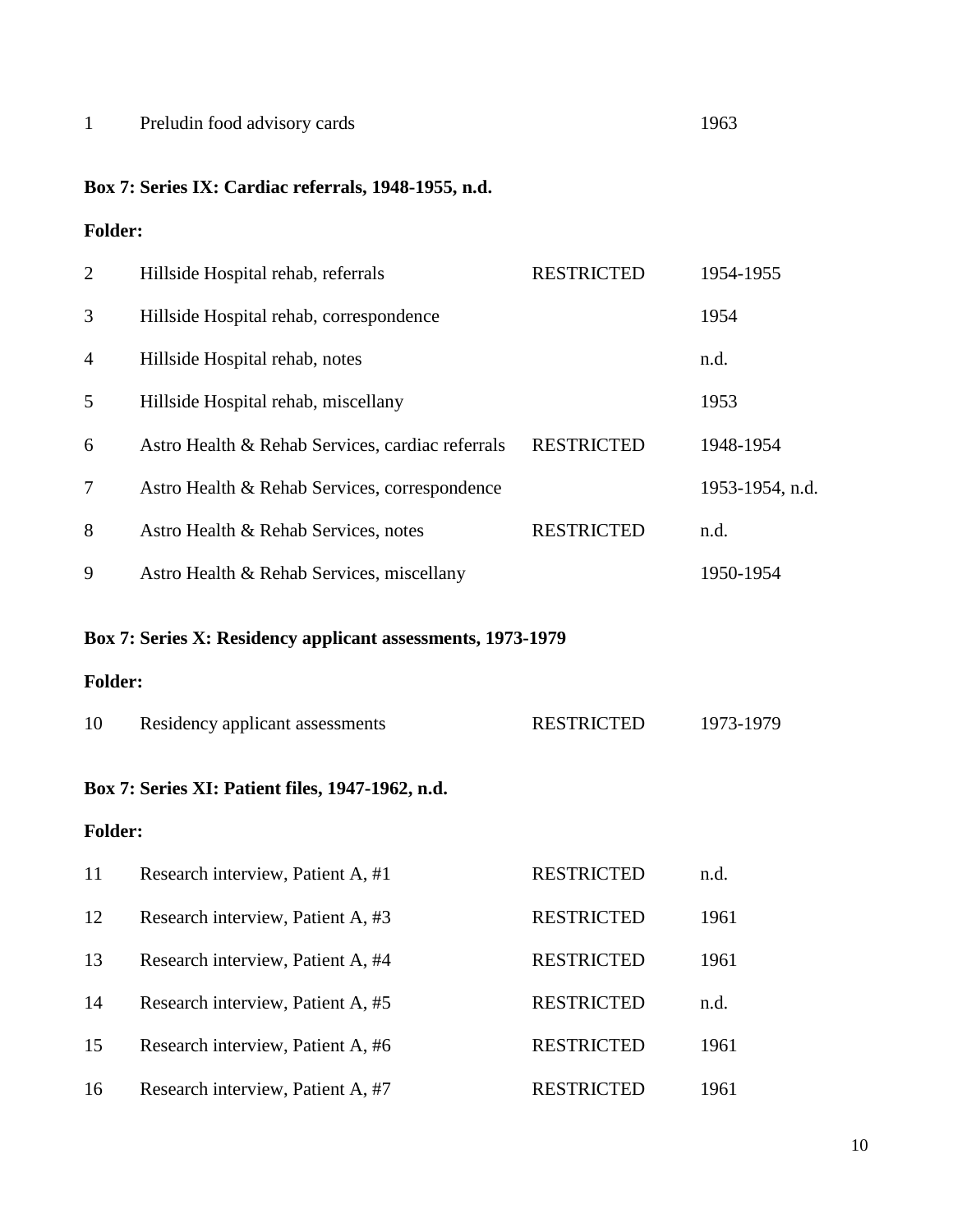| 17 | Research interview, Patient A, #8            | <b>RESTRICTED</b> | 1961 |
|----|----------------------------------------------|-------------------|------|
| 18 | Research interview, Patient A, #9            | <b>RESTRICTED</b> | 1961 |
| 19 | Research interview, Patient A, #10           | <b>RESTRICTED</b> | 1962 |
| 20 | Research interview, Patient A, #11           | <b>RESTRICTED</b> | 1962 |
| 21 | Summaries of analytic sessions for Patient B | <b>RESTRICTED</b> | 1956 |

# **Box 8: Series XI: Patient files, 1947-1962, n.d.**

### **Folder:**

|                | Patient Y, log                 | <b>RESTRICTED</b> | 1954      |
|----------------|--------------------------------|-------------------|-----------|
| 2              | Patient Y, session transcripts | <b>RESTRICTED</b> | 1954      |
| 3              | Patient Y, session transcripts | <b>RESTRICTED</b> | 1954      |
| $\overline{4}$ | Patient X, session transcripts | <b>RESTRICTED</b> | 1953      |
| 5              | Patient X, session transcripts | <b>RESTRICTED</b> | 1953-1954 |
| 6              | Patient X, session transcripts | <b>RESTRICTED</b> | 1954      |

# **Box 9: Series XI: Patient files, 1947-1962, n.d.**

| $\mathbf{1}$   | Case notes, binder P-W Int. A-Ce                     | <b>RESTRCTED</b>  | 1947-1949, n.d. |
|----------------|------------------------------------------------------|-------------------|-----------------|
| 2              | Case notes, binder P-W Int. A-Ce                     | <b>RESTRICTED</b> | 1947-1949, n.d. |
| 3              | Case notes, binder P-W Int. J-Pl                     | <b>RESTRICTED</b> | 1948-1950, n.d. |
| $\overline{4}$ | Case notes, binder P-W Int. J-Pl                     | <b>RESTRICTED</b> | 1948-1950, n.d. |
| 5              | Case notes, binder P-W Notes Lists Tables            | RESTRICTED        | 1950, n.d.      |
| 6              | Case notes, binder P-W Notes Lists Tables RESTRICTED |                   | 1950, n.d.      |
| 7              | Case notes, binder P-W Int. G-I                      | <b>RESTRICTED</b> | 1948-1950, n.d. |